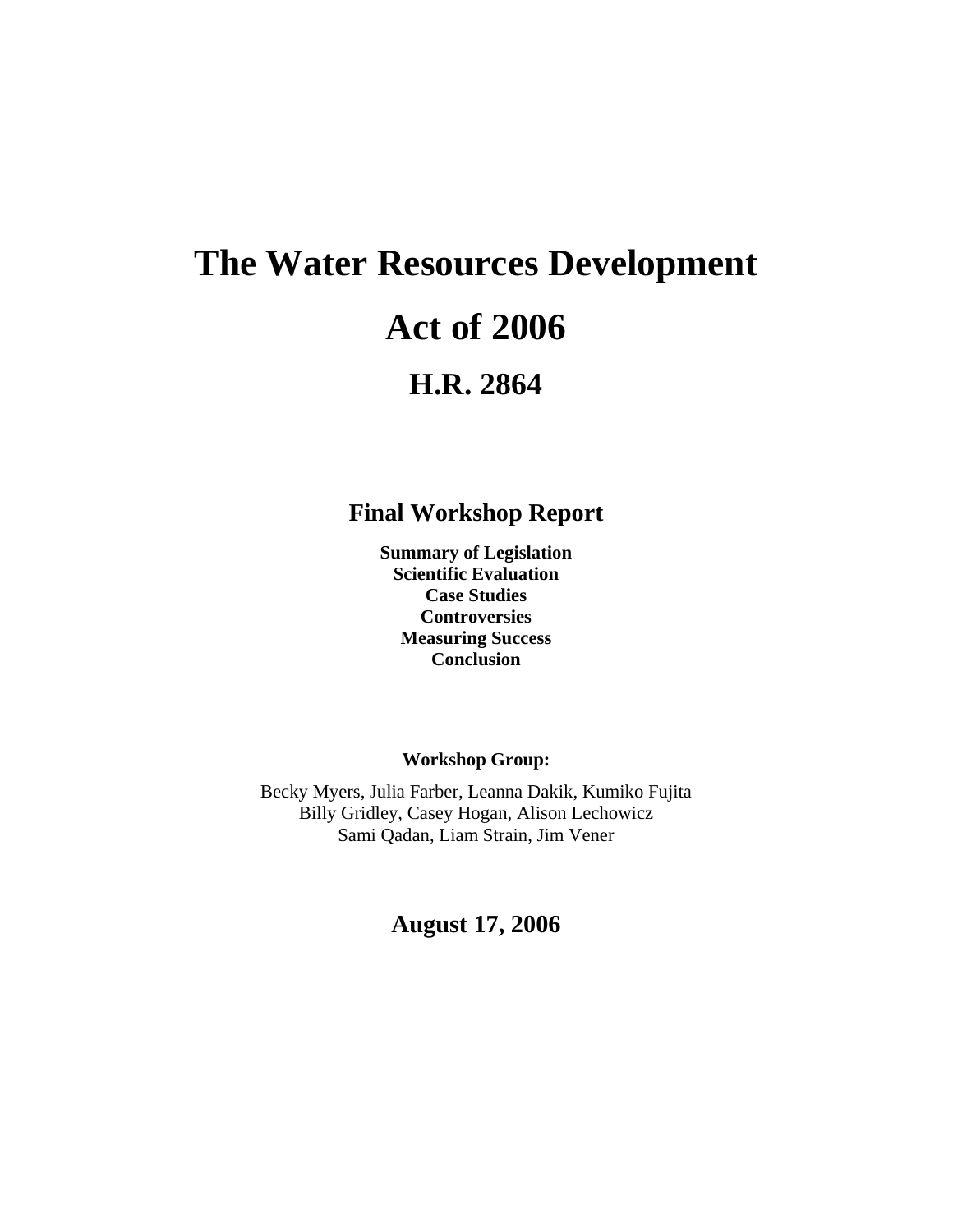## **Final Workshop Report: The Water Resources Development Act of 2006**

#### **Introduction**

The Water Resources Development Act (WRDA) of 2006 passed the House of Representatives on July 14, 2005 and the Senate on July 19, 2006. The stated purpose of the Act is "to provide for the conservation and development of water and related resources, to authorize the Secretary of the Army to construct various projects for improvements to rivers and harbors of the United States, and for other purposes."<sup>1</sup> The Act authorizes 700 Civil Works program projects, both old and new. Act provisions reflect the growing and evolving role of the Army Corps in major U.S. water infrastructure and environmental activities. The Army Corps of Engineers Civil Works Program is the agency department responsible for operating water resources facilities that maintain or recover natural resource projects approved by Congress.

In many respects the Act is 'standard' legislation in the vein of past WRDA's, which are intended to be biennial. Before the Act of 2006, there had been no water infrastructure act since the Water Resources Development Act (WRDA) of 2000, which expired at the end of the 2002. Thus, in addition to new unauthorized projects, this bill also addresses awaiting backlogged authorized water infrastructure projects. The Congressional Budget Office (CBO) estimates that H.R. 2864 would authorize some \$10 billion in total over 10 years.

The legislation covers hundreds of specific projects and studies nationwide. Large megaprojects associated with a specific region, such as those in the Florida Everglades, the Louisiana Coastal Area, and the Upper Mississippi River and Illinois Waterway System, are addressed in separate titles within the act. The WRDA of 2006 reflects an incremental priority shift within federal water legislation. Focus within this particular version of the bill highlights environmental and ecological restoration and mitigation, as opposed to traditional infrastructure creation projects like dams and harbors construction.

One major part of the Water Resources Development Act aims to improve wetland ecosystems. This part of the legislation spotlights the environmental problem of wetland loss

1

<span id="page-1-0"></span><sup>&</sup>lt;sup>1</sup> United States Cong. House of Representatives. 109th Congress.,  $1^{st}$  Session. H. R. 2864 E.H., Water Resources Development Act of 2005, Congressional Bills GPO Access. <http://frwebgate.access.gpo.gov/> 09 June 2006.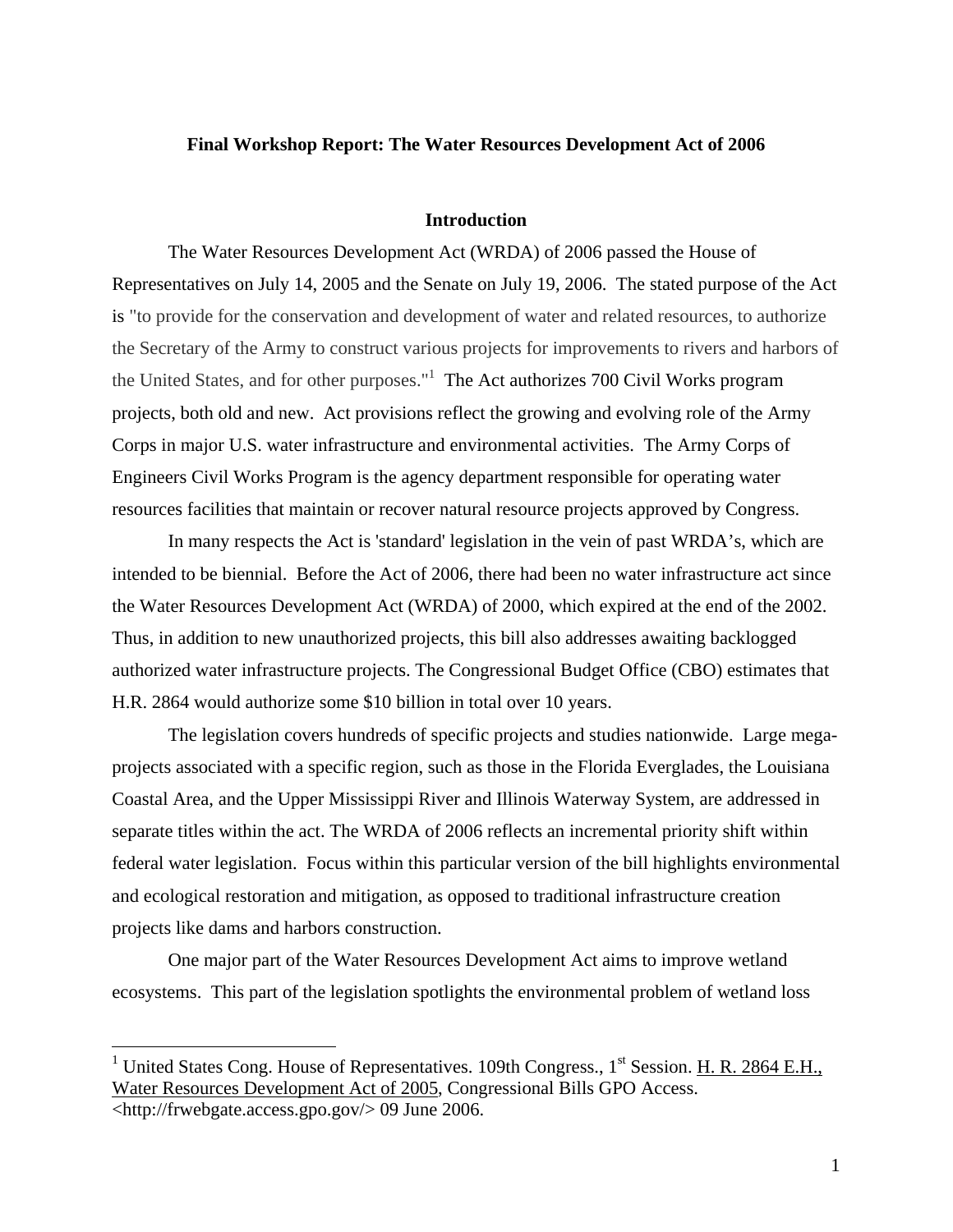and mandates projects to improve these ecosystems' deteriorated functions through the solutions of wetland restoration and creation.

Projects and studies included in the legislation fall into five (5) broad categories: inland navigation and harbors, flood damage and control, shoreline protection and emergency streambank protection, improvement of the quality of the environment and aquatic ecological restoration and finally other projects, such as watershed and river basin assessments, dam safety, and water resources assessments.

As such, this bill tackles many scientifically sensitive issues involving the hydrological cycle. This paper will focus on just one of these many aspects, specifically it will focus on the parts of the act that concern wetlands loss, restoration and mitigation, the science behind this issue, controversies surrounding the science and proposed solutions in the act.

## **Wetlands**

The implementation of the Water Resources Development Act of 20065 (WRDA) as it pertains to wetlands restoration requires fluency of several physical, chemical, and ecological relationships. The science behind the proposed solutions, as well as the feasibility and impacts associated with the implementation of the WRDA are also addressed.

The scientific issues discussed in this section are divided into three general categories: human health risks; flooding and disruptions to hydrology; and habitat degradation and loss. These threats to humans and wetlands occur in part because of the complexity and fragility of wetland systems.

Wetlands are unique environmental systems that, by definition of the United States Environmental Protection Agency (USEPA) and Army Corps of Engineers, are flooded or saturated periodically and contain specific types of wetland soils and vegetation.<sup>2</sup> Maintaining a healthy species interaction is crucial to wetlands sustainability. Thus, when considering wetland restoration or wetland creation, studies should focus on an ecosystem approach that targets the dimensions of water, soil, and habitat as one system. Wetlands can easily be compromised by

1

<span id="page-2-0"></span><sup>2</sup> US Army Corps of Engineers Waterways Experiment Station Environmental Laboratory. *Corps of Engineers Wetlands Delineation Manual. Wetlands Research Program Technical Report Y-87-1*. 1987.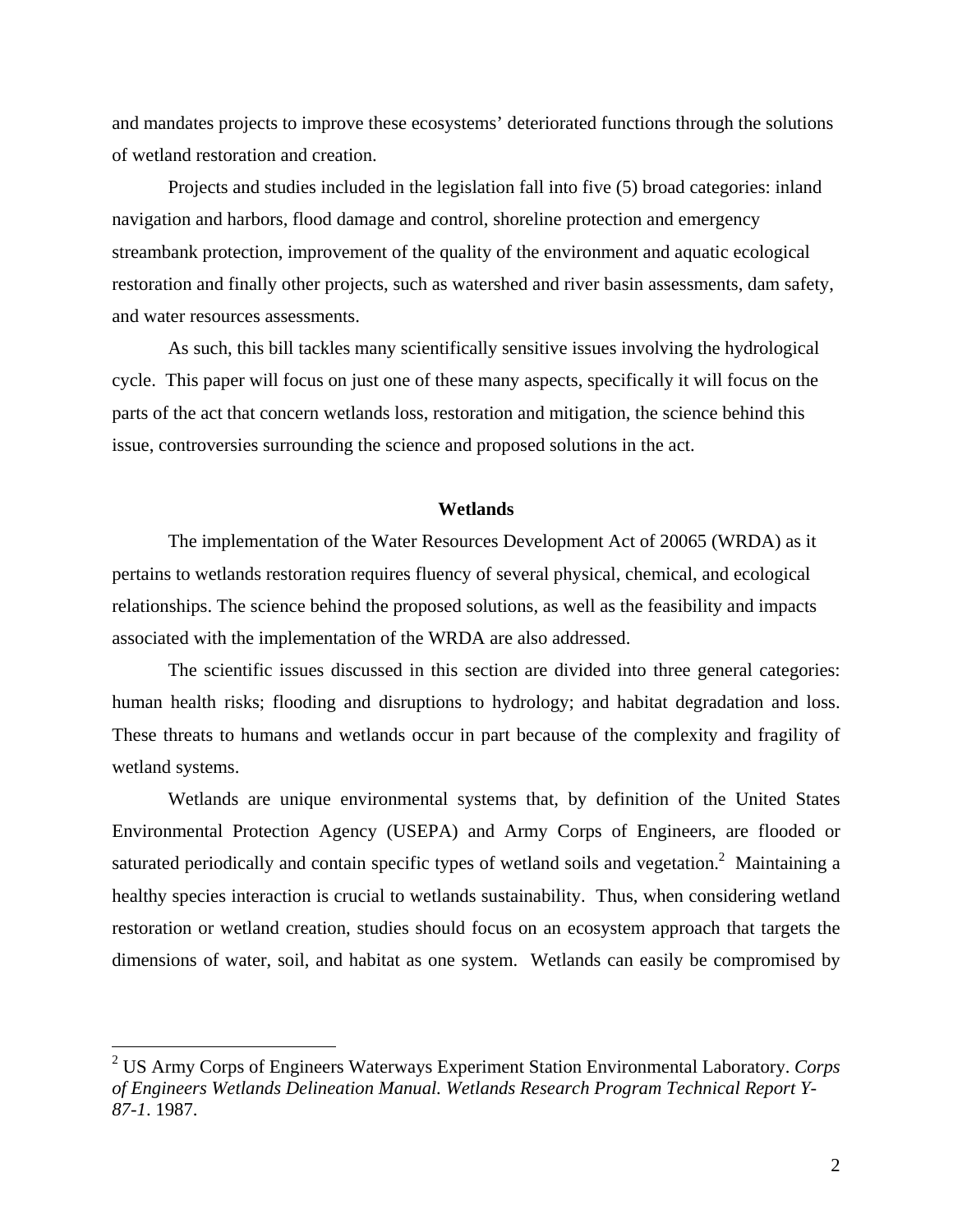anthropogenic risks such as pollution and urban expansion. When this occurs the environmental balances that wetland species depend on are threatened.

The healthy interaction between the natural elements in wetlands is crucial to their sustainability. Thus, when considering wetland restoration or wetland creation, studies should focus on an ecosystem approach that targets the dimensions of water, soil, and habitat as one system. When there are anthropogenic risks to wetlands such as pollution and urban expansion, the environmental balances that wetland species depend on are threatened. One of these balances is the nutrient or biogeochemical cycle and it consists of a circuit by which chemicals move between plants and animals, soils, water, and air. Nutrient cycling of nitrogen, phosphorus, and sulfur is particularly important for plant and animal survival.

A second cycle that is crucial to the survival of wetlands is the water or hydrological cycle, which involves the circulation of water through the air and land, as well as surface water and groundwater. Wetlands receive precipitation and overland runoff that accumulate and are transmitted in water bodies and then taken up by plants for photosynthesis.

A comprehensive study of problems facing wetlands and restoration efforts must consider the interactions between the water, soil, and vegetation as well as each component individually. According to the Convention on Biological Biodiversity<sup>[3](#page-3-0)</sup> an ecosystem is defined as a "dynamic complex of plant, animal and micro-organism communities and their non-living environment interacting as a functional unit." The ecosystem approach to solving these problems provides a strategy for the integrated management of land, water and other living resources in hopes of promoting conservation and sustainable use of our limited resources.<sup>4</sup> It aims to manage the ecosystem based on its multiple functions and uses. Sustainable use implies that resources can be consumed in a manner that does not pose a threat to present or future generations. While human needs are central to this approach, exploiting the ecosystem is not. In other words the ecosystem approach does not focus on short-term economic growth, but rather at a long-term sustainable of resources that ensure both the well-being of humans and nature as well as the health of the world's economy.

These problems are addressed as they pertain to three general categories: human health risks, impacts to hydrology, and habitat loss and degradation. The WRDA categorizes these

 $\overline{a}$ 

<span id="page-3-0"></span><sup>3</sup> United Nations Environment Programme. *Convention on Biological Diversity* at [http://www.biodiv.org/convention/articles.shtml?lg=0&a=cbd-](http://www.biodiv.org/convention/articles.shtml?lg=0&a=cbd-02)[02](http://www.biodiv.org/convention/articles.shtml?lg=0&a=cbd-02) 4 Shepherd, Gill. (2004). *The Ecosystem Approach: Five Steps to Implementation*. IUCN, Gland, Switzerland.

<span id="page-3-1"></span>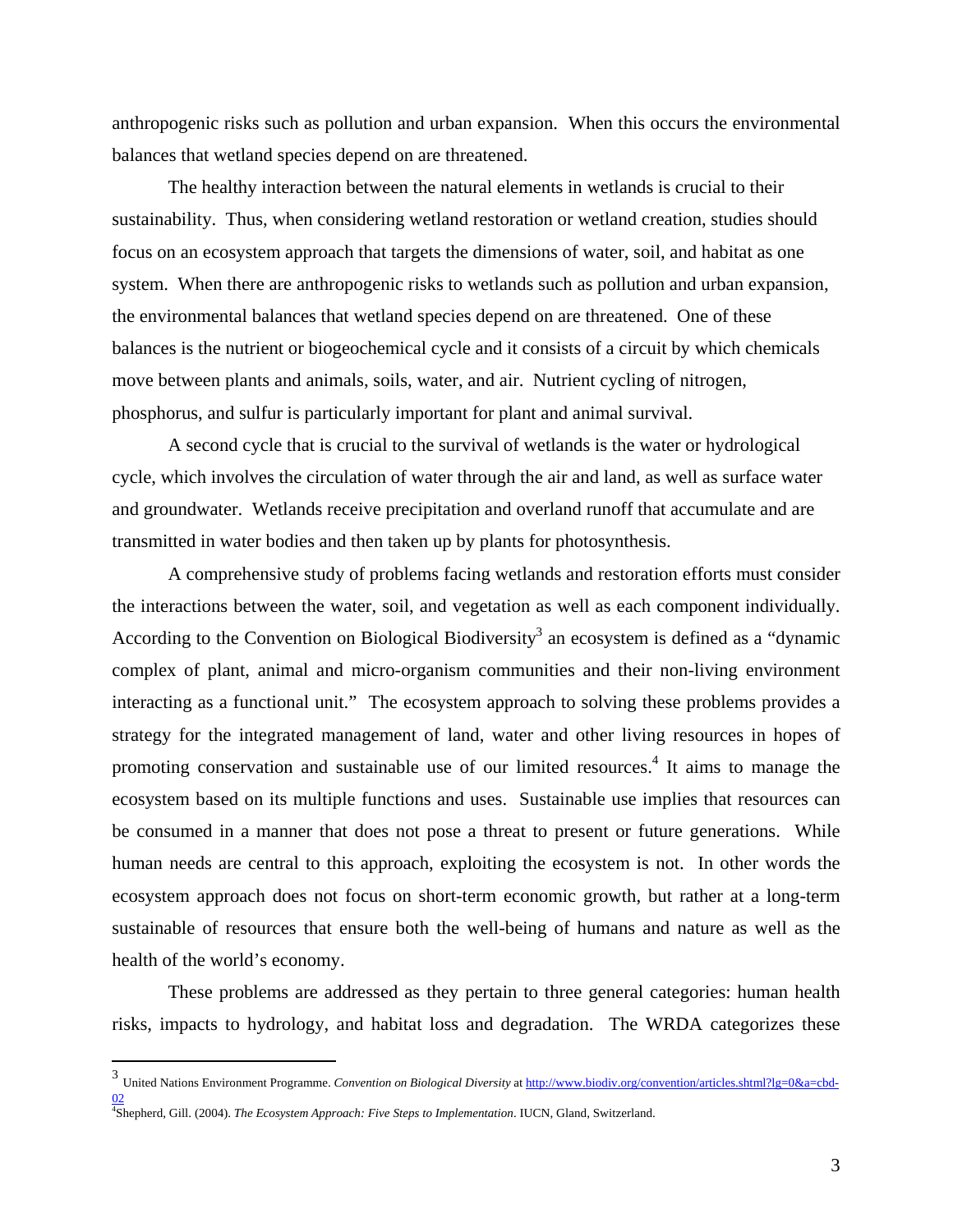concerns as water quality improvements, seashore protection, flood control, habitat creation, road and canal demolition, and the construction of fish ladders.

#### **Services Provided by Wetlands**

#### *Pollution Control:*

1

Healthy wetlands provide free services to society. To emphasize the importance of wetlands, a brief review of the hydrological cycle is helpful. As rain falls, it flows through domestic, farming and industrial areas carrying with it the pollutants. Common pollutants include metals, fertilizers, pesticides, as well as viruses and bacteria. These pollutants then re-enter the water cycle and are deposited into the water bodies (i.e. rivers, lakes, oceans etc. . .). Wetlands have an enormous capacity to filter pollutants out of runoff, similar to a water treatment plant. Waters in wetlands typically flow slowly through the system – this causes chemicals to settle to the bottom and adhere to soil particles. After settling, some chemicals may be absorbed by plant roots and microorganisms in the soil. This is both an advantage (i.e., wetlands can naturally remove chemicals from wastewater) and risk as relatively high concentrations of pollutants can accumulate and pose health risks for humans that come in contact or ingest them.

Oftentimes, we're left with difficult choices: leave the contaminated sediments in place, or remove and dispose of them elsewhere.<sup>[5](#page-4-0)</sup> Natural events such as floods, or human-induced structural changes such as construction or dredging, can disturb sediments and re-introduce the chemicals, increasing the risks of exposure to humans, plants and animals.

There are certain types of chemicals that are toxic to humans and accumulate in the tissues of wetland organisms such as fish, birds, and plants. Over time, the organisms can take in more and more of the chemical to hazardous levels (known as bioaccumulation), and may be passed to other animals higher up in the food chain, including humans.

Another risk to human health that can be caused by introducing chemicals into wetlands is the potential damage to groundwater drinking water supplies[6.](#page-4-1) Groundwater supplies are recharged by rain, snowmelt, or water seeping from overlying water bodies such as wetlands so

<span id="page-4-0"></span><sup>5</sup> Committee on Geosciences, Environment, and Resources. *Restoration of Aquatic Ecosystems: Science, Technology, and Public Policy*. National Academy of Sciences. 1992: 292. 19 June  $2006 < \text{http://www.nan.edu/catalog/1807.html}.$ 

<span id="page-4-1"></span>Anacostia Watershed Toxics Alliance. *Charting a Course toward Restoration: A Toxic Chemical Management Strategy for the Anacostia River.* (date n.p.) 22 June 2006

<sup>&</sup>lt;http://response.restoration.noaa.gov/book\_shelf/1046\_Management\_Plan.pdf>.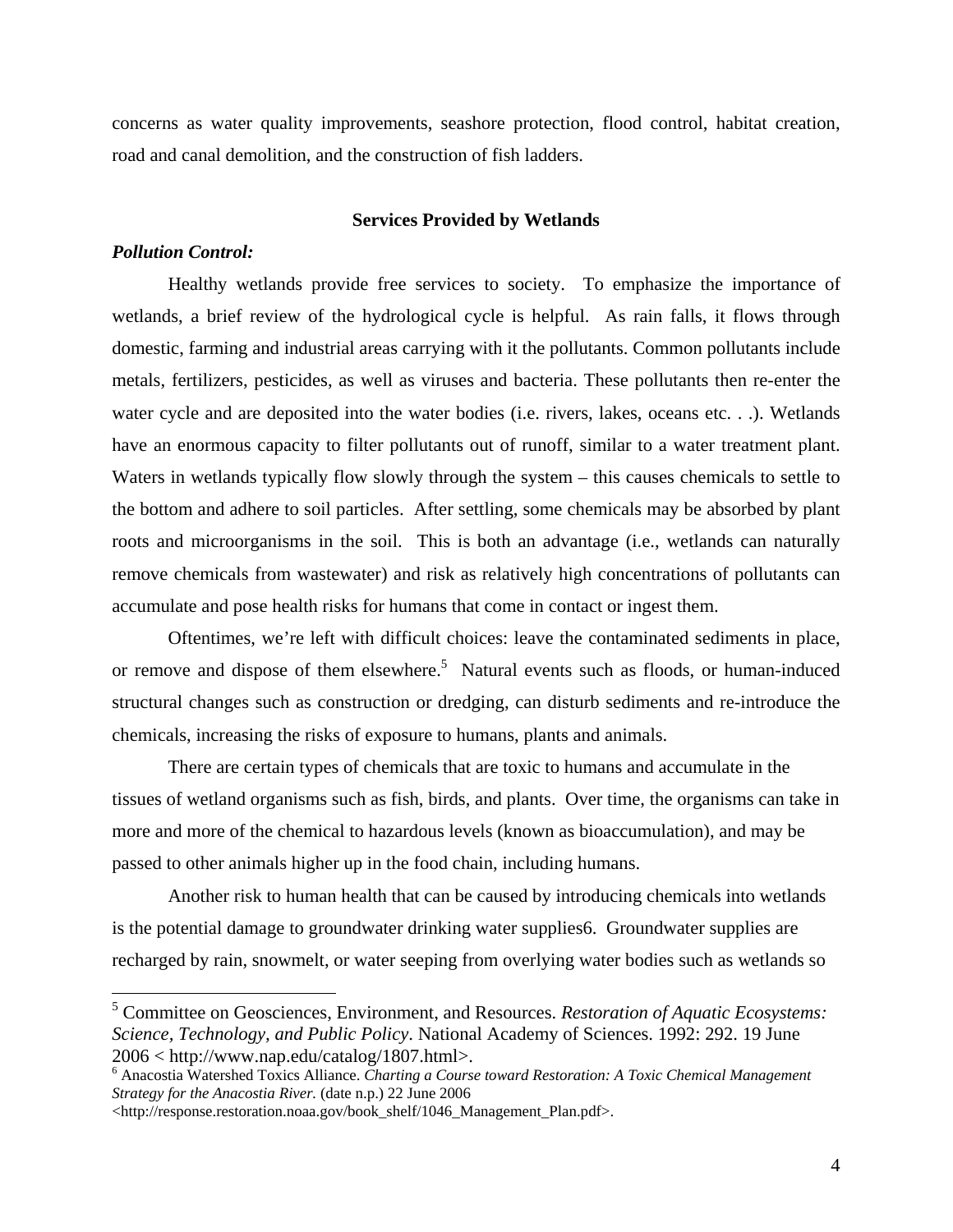disease-causing bacteria and other pathogens could potentially enter drinking water supplies. Types of soils present in wetlands are often resistant to the downward flow of water; however, it is possible that contaminants discharged into wetlands can enter drinking water aquifers. For infants, the elderly or those with illnesses, these contaminants have the potential to be fatal.

In addition to their filtration ability, wetlands capacity to hold water allows for the replenishment of ground water bodies. Some anthropogenic efforts can provide a passive contribution to surface water quality. Such efforts can vary from connecting floodplains, planting vegetation and controlling discharge to prevent eutrophication and algae blooms; this blending dilutes pollutants without diminishing the beneficial amounts of nutrients and sediments and thus provides a better habitat to living beings.

#### *The Impacts and Feasibility of Implementation*

Because water is at the core of our existence, it is important that its quality be maintained. High water quality consists of low concentrations of polluting chemicals; a balance of the conditions that support healthy aquatic life (such as good habitat and enough oxygen); and a healthy diversity of aquatic life. Wetlands are valued for their ecological function and their role in maintaining biodiversity. However, their health is highly affected by sewage discharge and agricultural runoffs, and thus creates a social dilemma.

The water cycle in wetlands emphasizes the need to deploy efforts in cleaning our rivers and minimizing polluting discharges. The deteriorating quality of water will have multiple effects on our ecosystem in terms of destroying aquatic life that will in turn cause the depletion of other animals higher above in the food chain reaching to humans. Other than its direct impact on aquatic and wildlife, water quality has indirect impacts on the health of soil and vegetation (transported via irrigation or as a result of overloading the water body the chemicals will absorbed by the soil and taken up by the vegetation and eventually deadly chemicals will enter our food chains), which will in turn have great risks on human health.

## *Flood Control*

There are three general areas of WRDA projects that pertain to hydrological improvements associated with wetlands restoration and creation. They are flood control, erosion and shoreline protection, and road and canal demolition.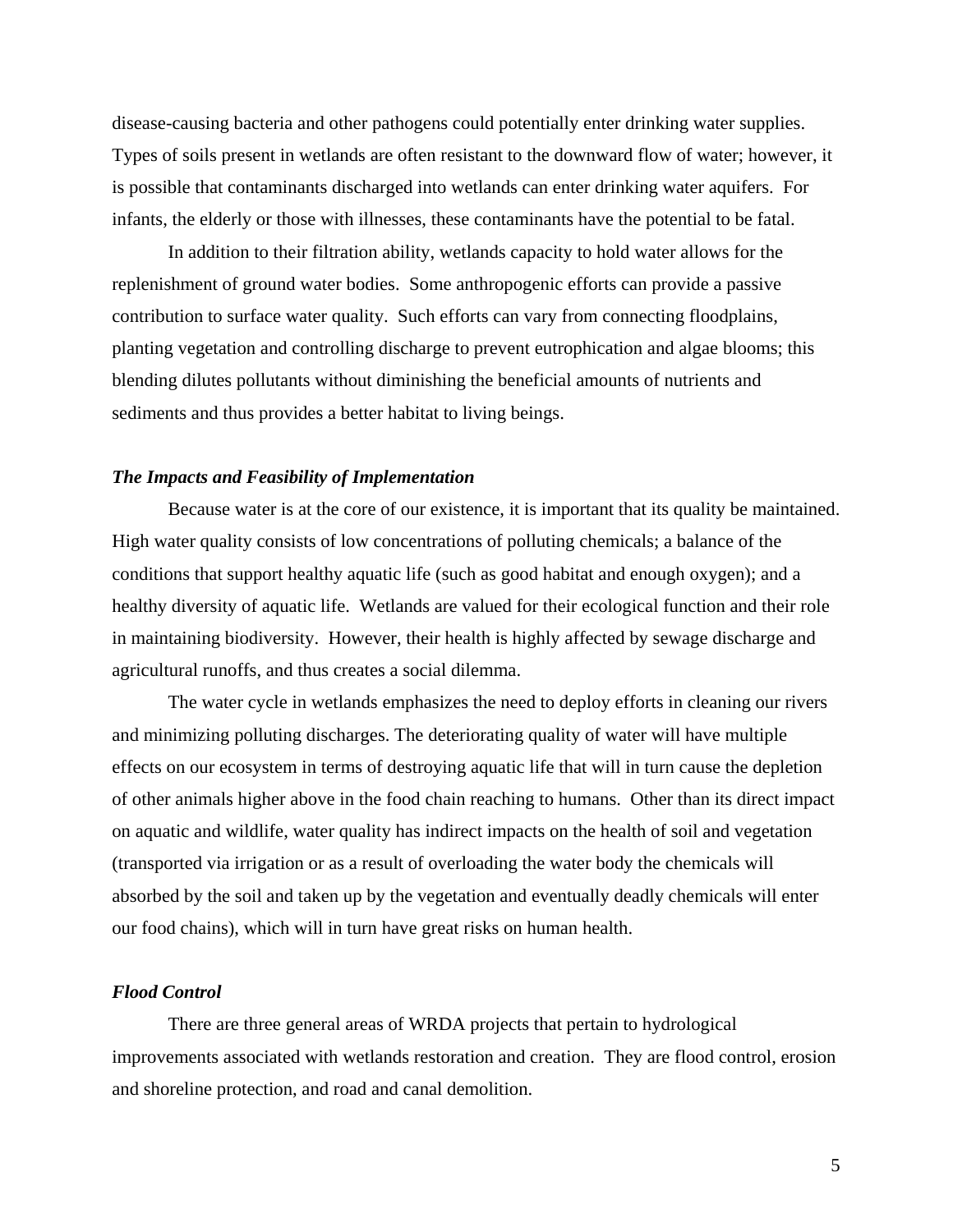Flood control is one main consideration of the WRDA with regard to wetland restoration and creation. Wetlands serve to provide flood protection because dense wetland vegetation can slow the flow of water with plant root systems to help to hold soil in place, the wetland soils and terrain allow for the long-term storage and slow release of water, and less floodwaters result in less erosion. Recent research indicates that the surge of water associated with a storm that flows into adjacent inland areas is reduced by one foot for every square mile of wetland that is restored.<sup>[7](#page-6-0)</sup> Louisiana wetlands manage flood and storm surges from both the north and south: the wetlands receive drainage from approximately two-thirds of the continental United States from the Mississippi River prior to its discharge to the Gulf of Mexico $\delta$ ; these same wetlands help buffer Southern Louisiana during such storms as Hurricane Katrina.

Wetlands are particularly useful downstream of urban areas where the increased rate of runoff from paved areas and buildings create more and faster loads of water to control. Without wetlands to protect against floodwaters, storm surges and hurricanes pose a greater risk. The USEPA estimates that a 1-acre wetland can store 1 to 1.5 million gallons of water.<sup>9</sup>

Water flow patterns and water levels are critical to providing nourishment to plants and animals within the habitat and disruptions can be devastating. Manmade water diversions such as dams and dikes, and the over-pumping of nearby drinking water sources can change where water flows in a wetland and, as a result, areas of a wetland can dry out and the level of groundwater can be lowered. Over-pumping water out of an aquifer can lead to an imbalance between the wetlands and an adjacent saline water body like an ocean. To compensate for the rapid removal of groundwater and potential changes in underground pressures, salty water can rush into freshwater wetlands (i.e., saltwater intrusion), causing injury to sensitive plants and animals, and contaminating sources of drinking water.

The solution to degrading flood control capabilities is addressed in the WRDA with such programs as the Comprehensive Everglades Restoration Plan (CERP). There are four components to flood control studies and planning: the right amount of water must be delivered to the places that need it most; the quality of the water must be healthy enough for the environment;

<span id="page-6-0"></span> 7 Martin, Glen. "Wetland Restoration Seen As Crucial." *San Francisco Chronicle*. 5 September 2005: A4.

<span id="page-6-1"></span><sup>8</sup> Blanco, Kathleen Babineaux. "Saving Louisiana's Delta." *Global Issues. Shared Oceans, Shared Future. An Electronic Journal of the U.S. Department of State* 9.1 (April 2004): 29 pars. 16 June 2006 <http://usinfo.state.gov/journals/itgic/0404/ijge/gj06.htm> 9

<span id="page-6-2"></span> <sup>&</sup>quot;Functions and Values of Wetlands." *EPA Fact Sheet 843-F-01-002c*. September 2001: 1-2.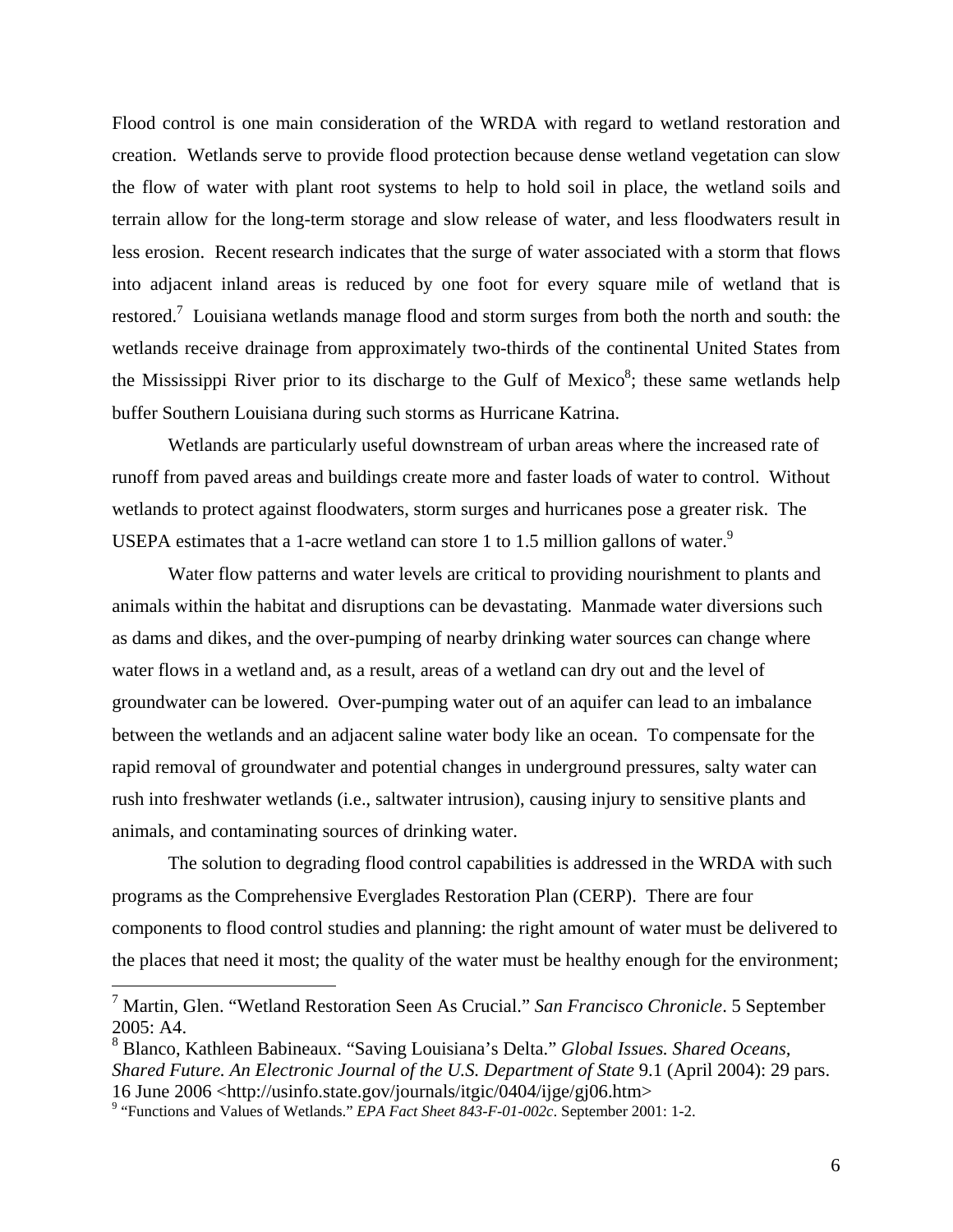the timing of water held and released into the ecosystem should be modified to mimic natural flow patterns; and finally water should be stored in means of redistributing to the ecosystem, urban and agricultural users in times of need.

In the Everglades, the WRDA will build more than 300 injection wells in order to store water (approximately 1.6 billion gallons a day) at 1,000 feet underground in the upper Floridian aquifer. This will limit the water loss in evaporation; as well as discharge stormwater to above the water table and allow natural filtration by the unsaturated zone. CERP flood control plan considerations include the installation of catch basins to separate out large debris prior to injection, and shallow infiltration trenches backfilled with gravel to create a preferred flow pathway, adding impervious barriers to the levees to block loss of water, installing pumps near levees to redirect water back into the wetland, and holding water levels higher in undeveloped areas between the Everglades and Palm Beach, Broward and Miami-Dade counties.

At other project sites, the WRDA funds the installation of open channels for water flow diversion. The principal concern with canal construction is designing an adequate flow rate and a stable construction. Therefore, engineers must carefully perform gradient measurements to ensure that a continual slight downward slope exists and have gentle sloped sidewalls to minimize pressure build-up on the canal sides. Minimal slopes will decrease turbulence and pressure exerted on the canal walls and floor.

During construction activities such as canal, habitat, and wetlands installations, the excavation of fill and native soil material is inevitable. Excavated fill and soil is then stockpiled as close to the work site as feasible, and then transported off site for disposal unless it is to be reused. On-site reuse of native soils is often the preferable alternative to maintain the area's natural geologic conditions. Prior to transporting the native soils offsite for disposal or reuse, it is typically necessary to confirm the non-hazardous nature of the material. This is performed by sampling for chemical compounds.

#### *The Impacts and Feasibility of Implementation*

A large component of the WRDA as it pertains to the Everglades deals with accumulating and storing water for future use – approximately 80 percent of the new water captured will be directed to the environment and created wetlands, and 20 percent will be used to enhance urban and agricultural supplies. Installation of injection wells serves to decrease evaporation, decrease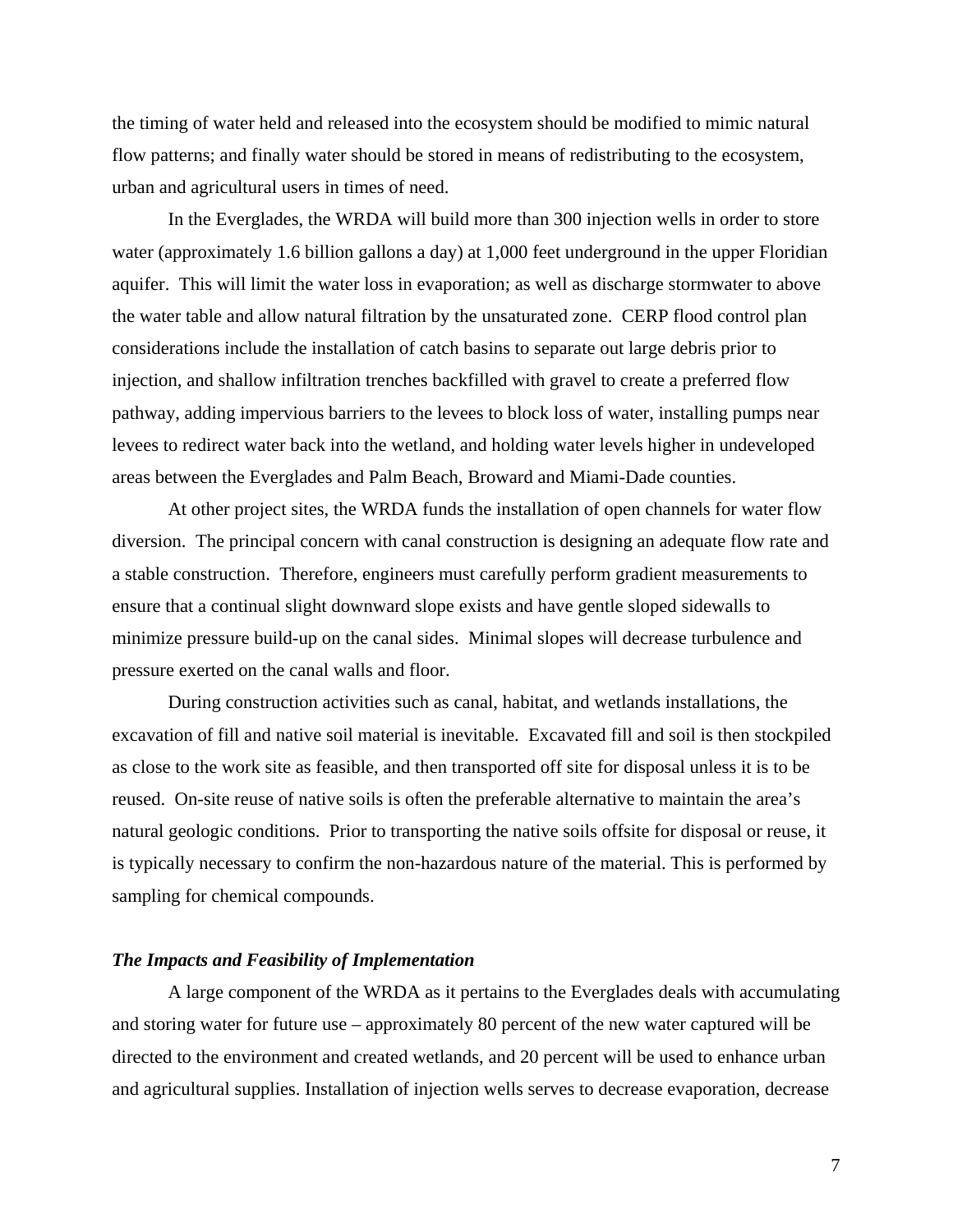land demand (less land is required for storage), decrease cost (surface water storage facilities have a greater cost effect than underground unit because of land resource utilization). Therefore, its benefits are not purely environmental; there is a substantive economic component and the WRDA builds ties between the local area's environmental resources (i.e., the Everglades) and commercial interests.

#### *Erosion and Shoreline Protection*

Shorelines are considered an ecological and physical barrier from the waterfront. Causes of erosion should be addressed in order to further study the impacts and possible mitigation measures. Natural causes of waterline bank erosion are the tides and currents induced by wind, the size and frequency of these waves destabilizes shorelines and the eroded material is washed away by other currents and thus opens way for further chipping of the banks.

Some may argue that the following cause may be induced by anthropogenic activities, the flow area and water level fluctuation. The former may indeed be a result of human activities such as overuse of water that depletes the limited quantity available; however snow and ice have a great impact on shoreline erosion, as they damage vegetation and designed protective measures. On the other hand, water levels if increased, give rise to stronger waves; and if decreased leave saturated banks in unstable conditions.

Anthropogenic activities accelerate natural erosion. Such acceleration is a result of boatinduced currents, flow constrictions and sediment retention caused by dam construction and finally vegetation destruction (cutting down forests). As a result, mitigation measures addressing shoreline protection should include dam construction in a manner that allows sediment transport from the upper stream down the coast, planting a buffer zone of natural vegetation along the shoreline as to fix the soil and prevent erosion. Rules and regulations should be enforced to reduce the effects that motorboats have on the stability of shorelines; laws should also control deforestation and water consumption.

#### *The Impacts and Feasibility of Implementation*

The protection of shorelines from erosion will provide more land in an ever growing demand on space. These lands are home to many species and wildlife that are key species in maintaining a healthy food chain, and are vital for the survival of the ecosystem as a whole. Conditions at the project site dictate the limitations and type of equipment needed (tolerance of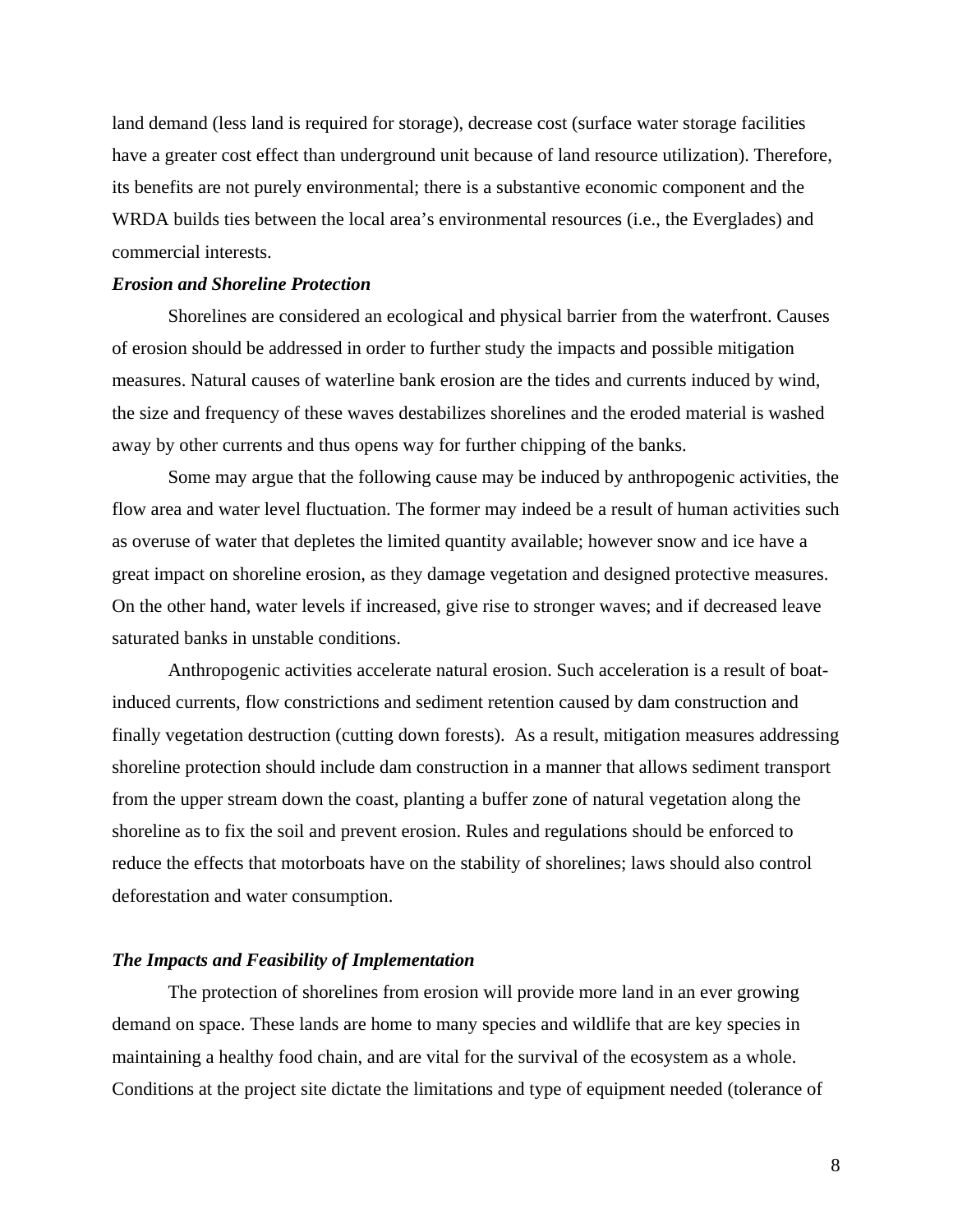vegetation and protection materials to seawater must be considered). Costs are relatively high as to overcome poor construction conditions, repairs and maintenance will probably be costly as well, and thus need to be considered in designing a project.

#### *Road and Canal Demolition*

The demolition of roads and canals that hinder wetland restoration is another component of the WRDA. Demolition is an integral part of the WRDA because it serves to interrupt desirable water flow and create fragmented habitats that isolate plant and animal species. For example, in the Picayune Strand in Florida, several roads rise a few inches to a foot above the adjacent ground. These roads intercept water that would otherwise flow across the ground surface[10.](#page-9-0)

One goal of the WRDA is to reduce the elevation of the roads to match adjacent land surfaces. Material will be pushed aside and leveled and excess fill would be accumulated and used to plug up unwanted canals. In the Everglades, over 240 miles of canals and levees will be removed to reestablish natural sheetflow of water. Sheetflow typically results in minimal consistent flows of water at gentle gradients to maximize the water's residence time in the wetland. Increasing residence time improves the wetland's pollution filtering capabilities. Roadway lowering will entail road reconstruction at a lower elevation. One key scientific consideration for construction is the commitment of minimal surface water flow ponding (i.e., to permit as natural a sheetflow regime as possible). Since the construction will be at the same location as the old roadways, the long-term negative effects of the road lowering and change to land resource use will be minimal.

#### *The Impacts and Feasibility of Implementation*

 $\overline{a}$ 

The demolition or major adjustments to infrastructure such as roads and canals may potentially impact the community and commercial interests quite significantly. Since the WRDA involves such a large number of projects, the general conclusion that the benefits outweigh the costs must be addressed on a case-by-case basis. For example, water diversion to supply wetlands with a reliable water source may detract from water available at other locations.

<span id="page-9-0"></span><sup>&</sup>lt;sup>10</sup> Picayune Strand Restoration Project (Southern Golden Gate Estates Hydrologic Restoration Project) Biological Assessment. US Army Corps of Engineers. October 2004.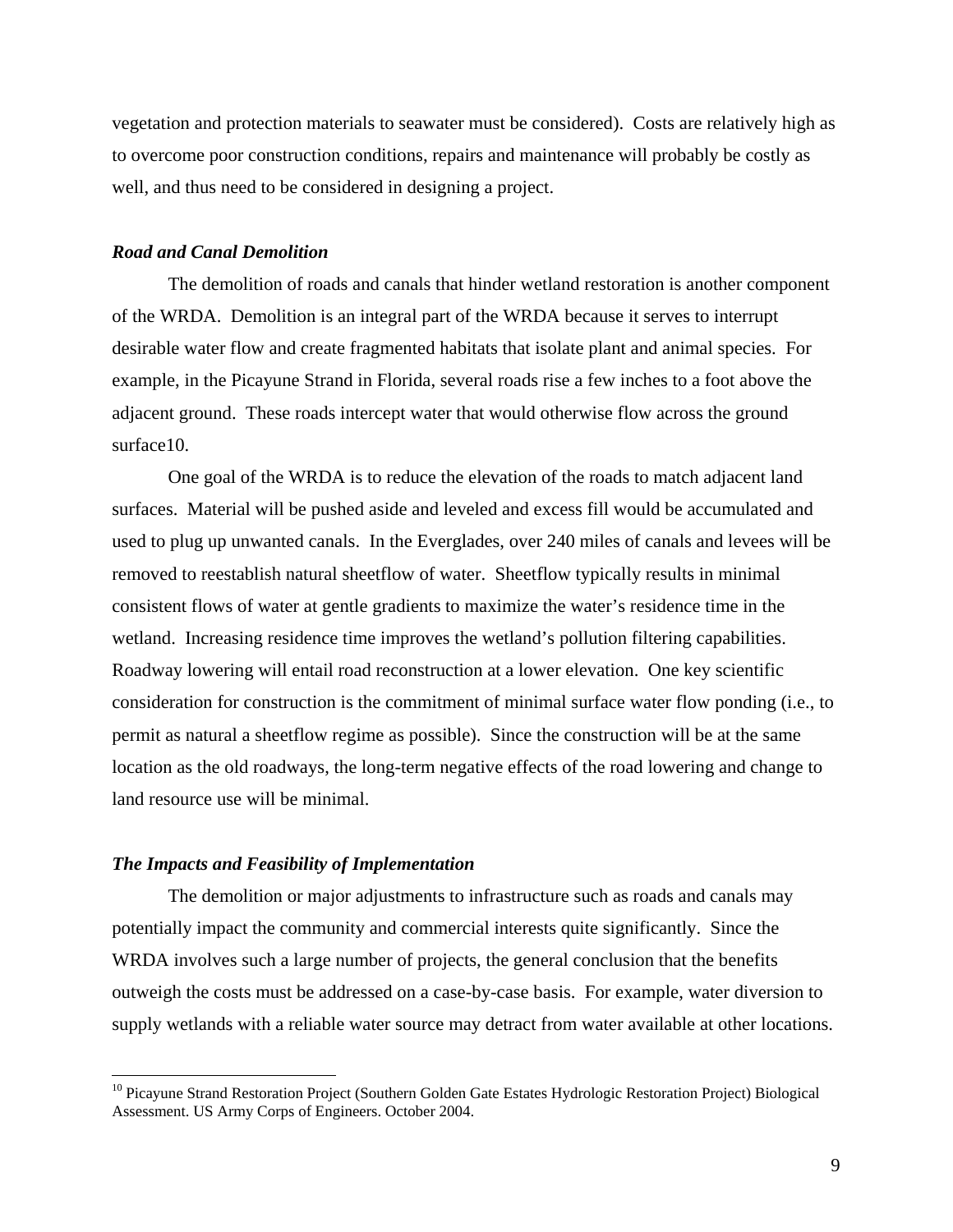For other projects, such as the Everglades restoration portion of the WRDA, a new water diversion system will provide the wetland, agricultural, and industrial interests with a sustainable water system. Roads and canals create preferred pathways for water flow, and transforming them to natural systems creates hydrology acceptable for wetland systems. Demolition entails heavy equipment dismantling concrete and other construction materials, debris storage and postconstruction sampling, and transportation off site for disposal. Critical considerations are worker safety, creating gentle slopes for water flow, water diversion during construction, and debris containment to minimize contaminated runoff.

#### *Habitat Degradation and Loss*

Wetlands are some of the most biologically productive natural ecosystems in the world; their productivity and diversity of species they support are comparable to tropical rain forests and coral reefs. Although only five percent of the United States is covered by wetlands, these habitats are home to 31 percent of our plant species.

This abundance of plants and animals is being threatened by sewage and runoff discharging pollutants that can interrupt reproductive processes, inhibit growth, cause deformities, or result in high mortality rates. For example, agricultural fertilizer commonly contains high levels of the element, nitrogen, and elevated nitrogen levels in incoming runoff can lead to rapid growth of algae – these microorganisms then thrive and deprive fish and other aquatic species of the oxygen they need to survive, $^{11}$  a process known as eutrophication.

Wetlands are also home to federally threatened and endangered species. The United States Fish and Wildlife Service estimates that up to 43 percent of these species rely either directly or indirectly on wetlands for their survival.<sup>12</sup> As the degradation of wetlands continues, the fate of these species and other local plants and animals becomes uncertain as habitats disappear and indigenous species are forced to compete with non-native species that may have entered the wetland in an effort to escape its own habitat loss or a change in living conditions.

1

<span id="page-10-0"></span><sup>&</sup>lt;sup>11</sup> Committee on Geosciences, Environment, and Resources. *Restoration of Aquatic Ecosystems: Science*, *Technology, and Public Policy*. National Academy Press. Washington, D.C. 1992: 267. 19 June 2006 <http://www.nap.edu/catalog/1807.html>.

<span id="page-10-1"></span><sup>&</sup>lt;sup>12</sup> United States Geological Survey.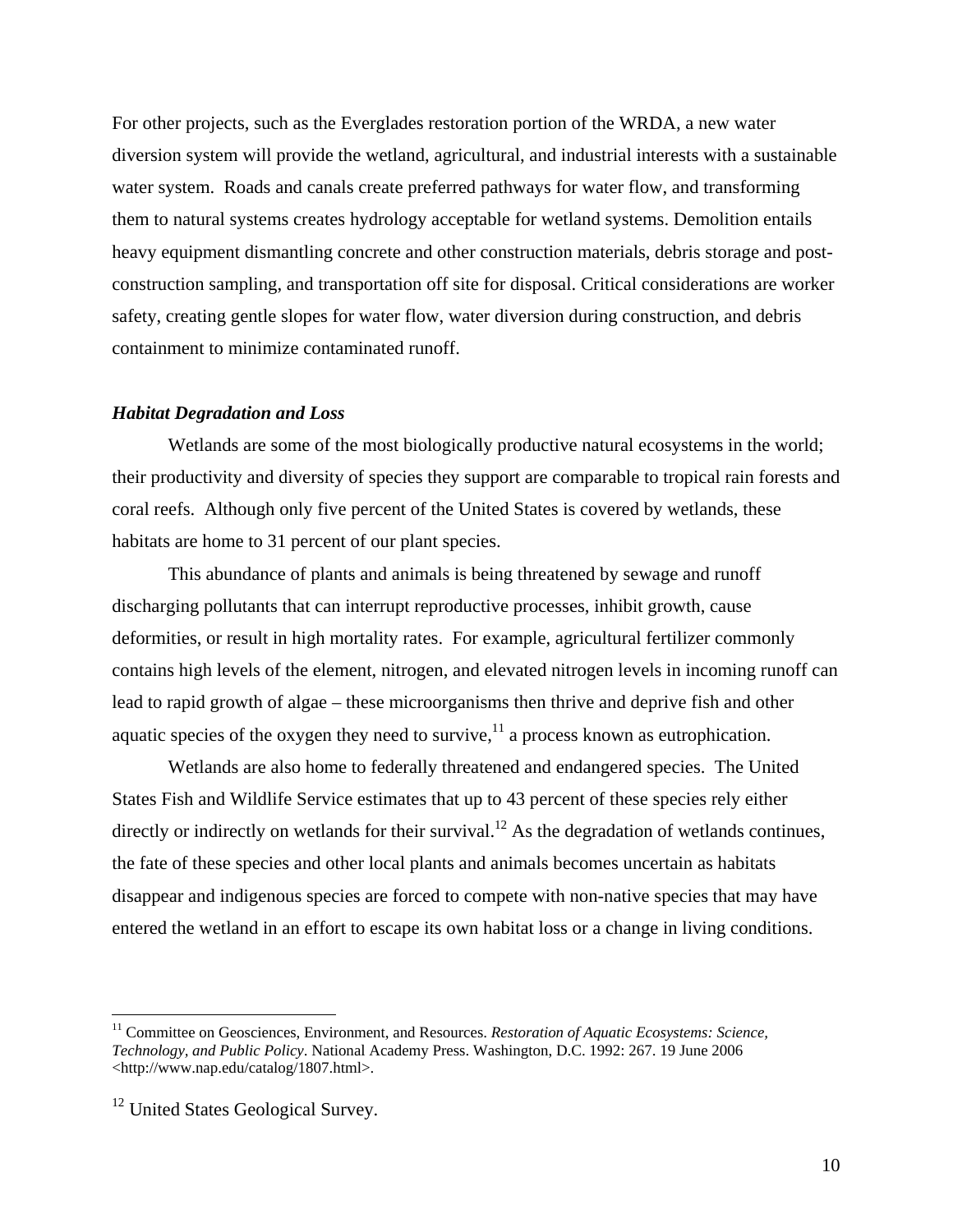The destruction and degradation of wetlands not only affects the systems within the confines of the wetlands (i.e. water flow, nutrient-rich soil, and supporting plant and animal life), but also results in larger scope issues. The science of wetlands restoration inCorpsorates three major components that consider the health of wetland soil, animal and plant life, and consistent hydrology, and these three components are inter-related. For example, a decrease in wetland buffering capacity has resulted in increased water flow downstream and more rapid flow decreases the sedimentation of nutrients and other chemicals into wetland base sediments. The loss of wetlands can also destroy habitats that are vital for bird migration patterns and can alter the economy of an area dependent on aviary breeding grounds and affect local predators that rely on bird populations.

#### *The Impacts and Feasibility of Implementation*

Since the creation of wetland habitats inCorpsorates improvements made to hydrology, soil health, and animal and plant habitats, these projects are potentially complex and require extensive planning to assure that the three components work in concert (e.g., water diversion to one area will disrupt flow to another). Although there is a great deal of variability regarding these projects, habitat creation will invariably involve restoring natural functions and native species, understanding the science of how wetland components relate with each other, using natural fixes, and designing for self-sustainability. Anticipating future changes is also an important consideration because habitats are dynamic.

Habitat creation typically involves heavy construction (e.g., soil excavation and installation to mimic natural land features and support hydrologic sheet flow), stocking topsoil with a variety of wetland vegetation that are soil and climate-specific, and preventing erosion to minimize the potential of stream bank erosion, which can cause a decrease in topsoil and damage to newly planted seeds and saplings.

The majority of the larger WRDA habitat creation projects take place in undeveloped areas with large potential benefits of created wetlands relative to potential detriments (e.g., Louisiana coastal wetlands will serve key storm buffering functions, and Florida Everglades restoration will support long-term thriving of the environment in this tourism-reliant area). There are fewer development and commercial interests in wetland areas, and it is therefore possible that negative impacts to local economic interests will not be great.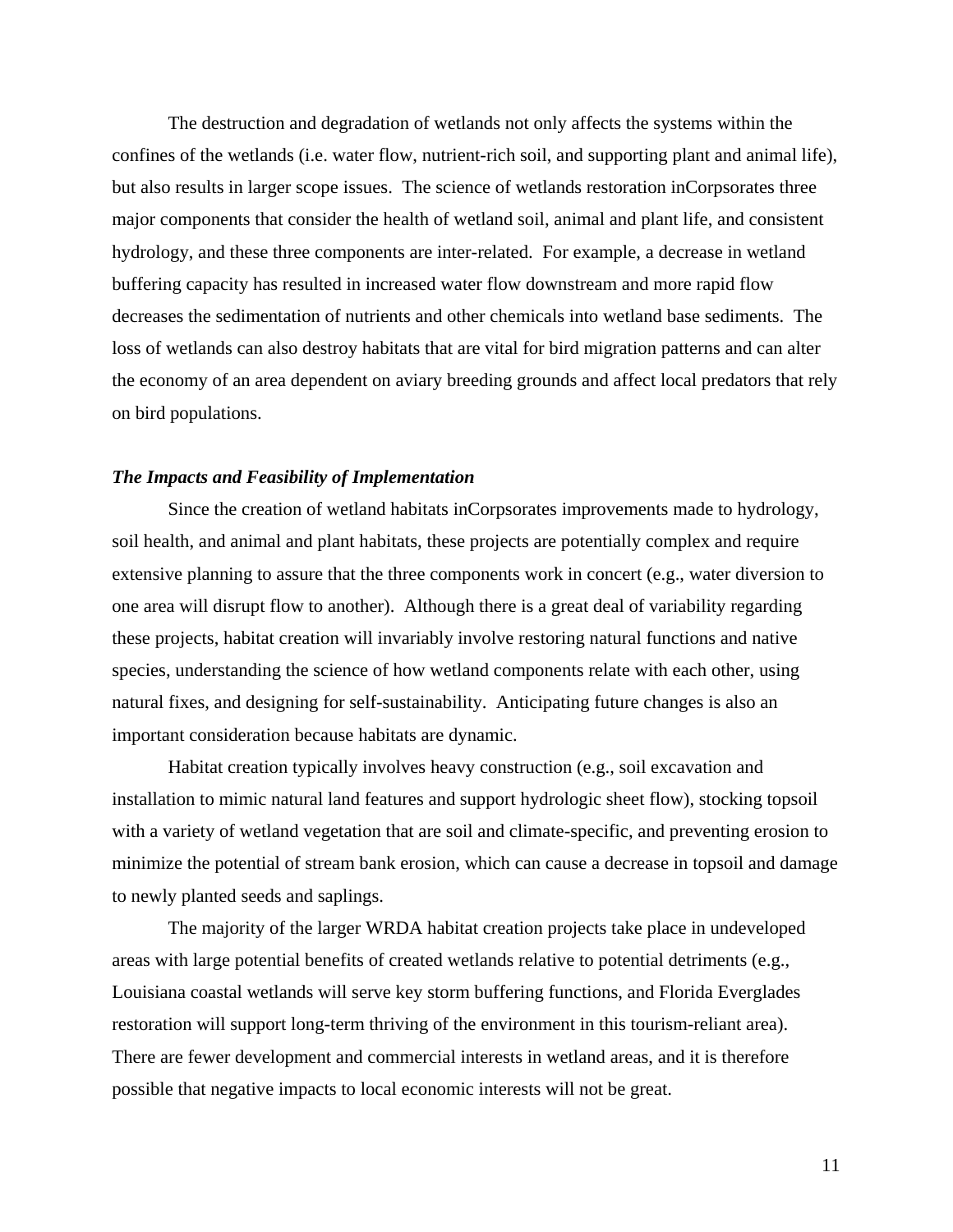#### **Major Projects Within H.R. 2864**

An examination of the wetland restoration and creation projects in the Florida Everglades, the Upper Mississippi River-Illinois Waterway, and Coastal Louisiana demonstrate this bill's capacity to confront the problem of wetland loss. The projects associated with these three regions satisfy the requirements of specific restoration plans: the Upper Mississippi River (UMR) Restoration Plan, the Comprehensive Everglades Restoration Plan (CERP), and the Louisiana Coastal Ecosystem Restoration Study.

#### *The Upper Mississippi River*

The ecosystem of the Upper Mississippi River - Illinois Waterway is a temperate river artificially maintained by a 1200-mile lock and dam system designed to host high-volume commercial ship transport of goods along the Mississippi River.

The Mississippi River/Illinois Waterway is an ecologically significant region in the upper Midwest. The area is home to nearly 500 species, with ten federally endangered species, and is a crucial migration corridor for nearly half the country's waterfowl and shorebirds. There are four wildlife refuges and three national parks along the waterway directly affected by ship pollution. Water transportation and navigation is a crucial economic interest throughout the region and challenges environmental resource interests. The nature of the lock and dam system has altered the movement of some species and changed the temperature and oxygen concentrations in the water. Congressional research asserts the entire ecosystem is rapidly declining and on the verge of collapse.

The WRDA intends to improve 700,000 acres of habitat along the river/waterway corridor. The project aims to monitor and improve the conditions surrounding erosion, sedimentation, and species' health. The difficulties the project faces regard the scope and measurements of success for the stated goals. Measuring and monitoring ecosystem health is inherently complex. The project is focused on restoration along the navigation channel, not the whole watershed area, and therefore may only have limited effects on the ecosystem problems at hand. The barges that dominate the channel traffic will continue to cause environmental degradation, and this small-scale improvement project may not make a significant difference in overall ecosystem health.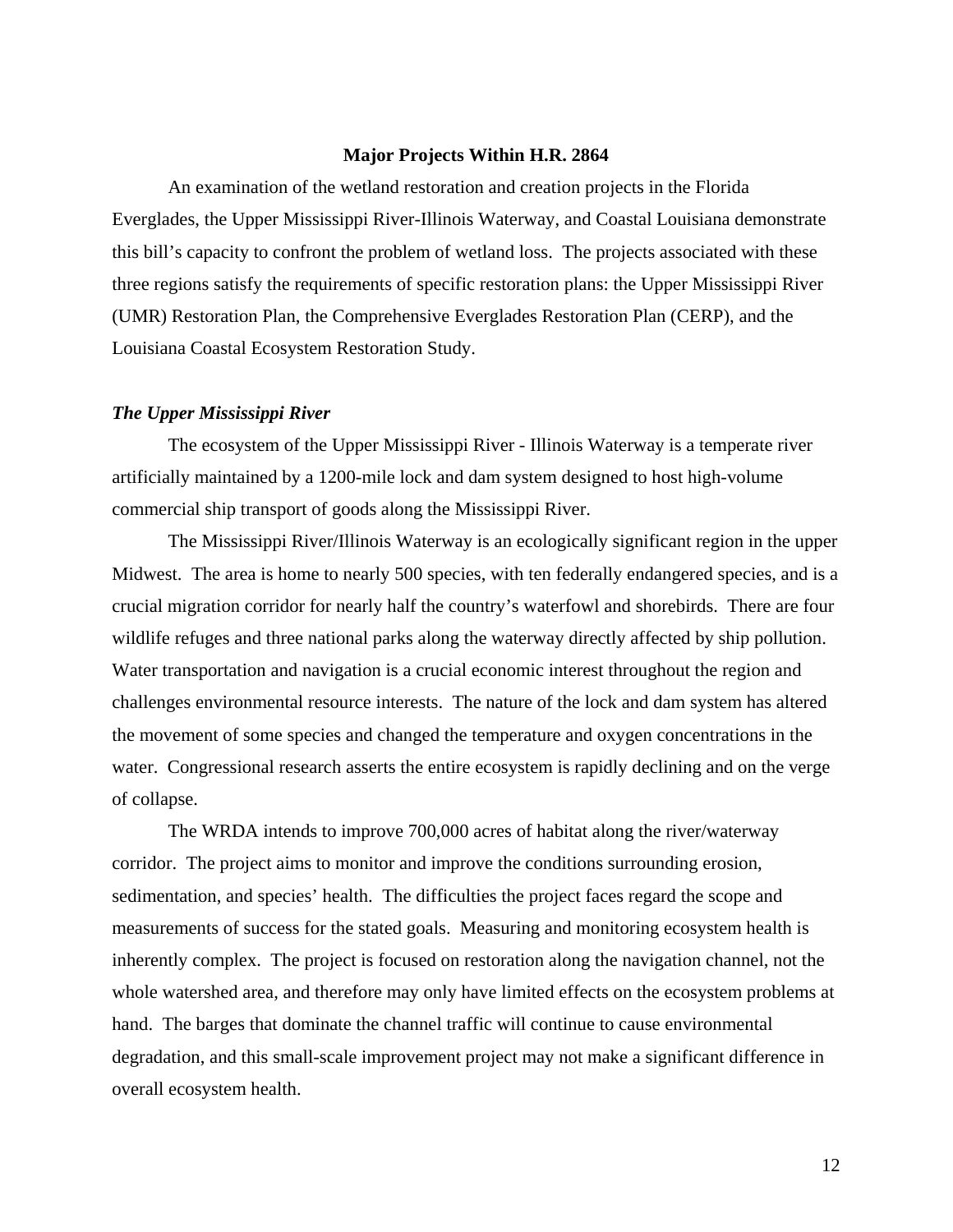In the case of the UMR, the Corps is directed to complete the following:

- 483 projects of island building and shoreline protection: Protect against shoreline development, as they do not allow building along the restored areas of shoreline. The restored and newly created islands provide habitat for avian and other species dependent on island ecology, and help re-direct water flow to more natural or ecologically advantageous routes. In effect, it also provides places for the Corps to deposit dredge spoil from other related, and unrelated, projects.
- 14 fish passage projects: Attempts to reduce the impact of dams on fish, whose natural migration and life-cycle patterns are interrupted by the limited or halted natural flow of rivers and streams by dams and locks, often physically impeded by the dams and locks themselves.
- 248 floodplain restoration and backwater restoration projects: Will increase habitat, dilute pollution, decrease sedimentation, restore the drying/flooding cycle, prevent erosion and provide some flood control. This mostly constitutes land acquisition for protection and, where deemed necessary, restoration of approximately 105,000 acres of riparian habitat in portions of the watershed. It is expected that the management of much of this land, once acquired and/or restored, would become the responsibility of the US Fish and Wildlife Service.
- 85 water level management, dam operations and alterations: In summary, amounts to dredging dams to remove sediments that have collected. Will contribute to the island building projects, noted earlier.
- 147 side channel restoration projects: Locks, dams, and other channel structures inhibit the movement of fish between and within river segments; fill side channels, backwaters, and wetlands with sediment; and suppress plant growth by reducing water clarity. These projects will mitigate or restore some side channel areas.
- 32 projects to "increase topographic diversity" and increase adaptive management: Refers to incrementally adding dredge spoil to existing islands to beneficially influence hydrology and expand habitat. The "adaptive management" in this case refers to an incremental approach.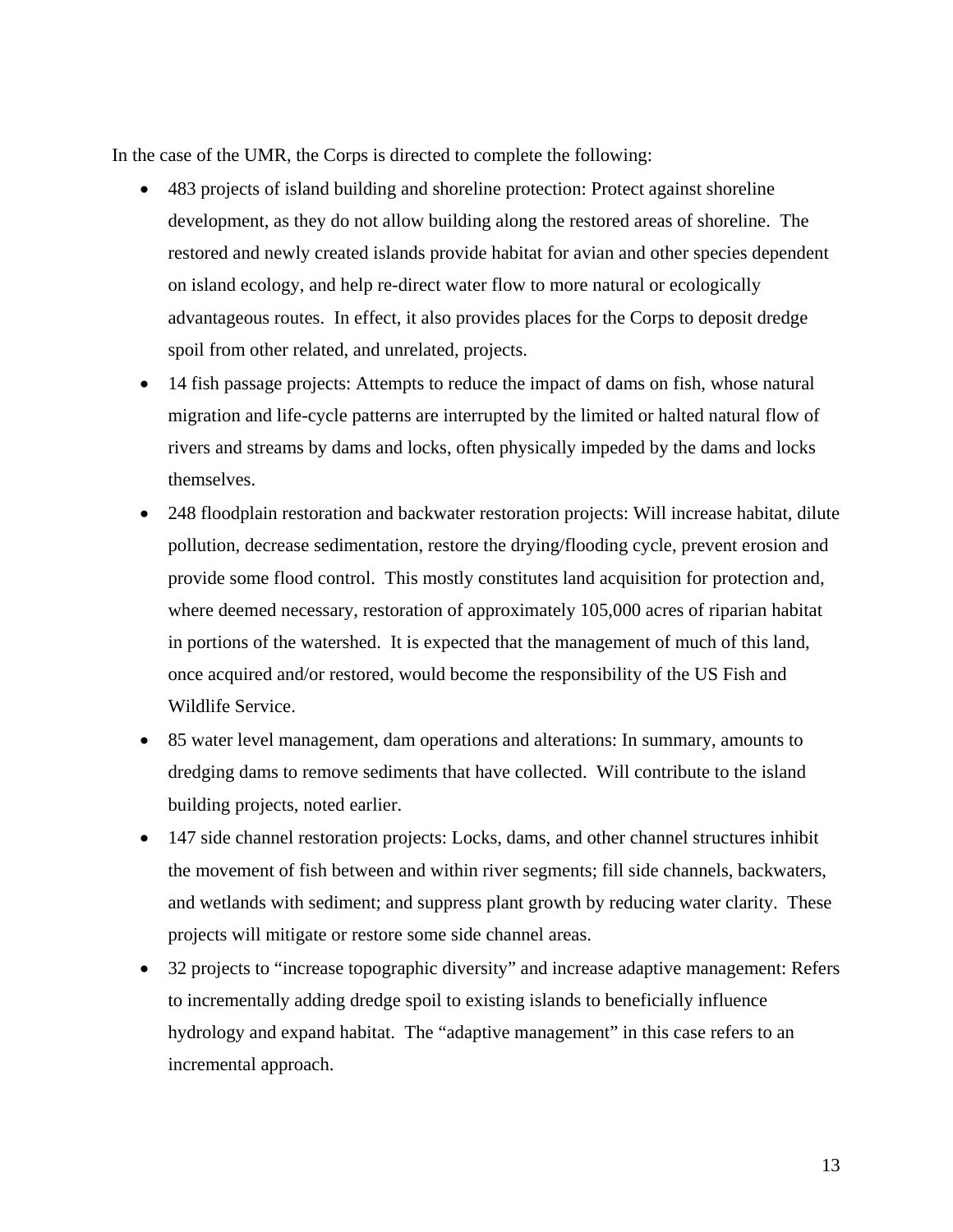#### *Florida Everglades*

The WRDA appropriates funds to the Indian Lagoon – South and Picayune Strand, two projects that are components of the large-scale restoration efforts in the Florida Everglades. The Indian Lagoon – South (IRL-S) restoration project illustrates the interests of both economics and the conservation of biodiversity in the Florida Everglades. Congress first acknowledged the importance of protecting this area under the WRDA 2000 Comprehensive Everglades Restoration Plan (CERP). The primary goal of the CERP is "to redirect and store freshwater currently diverted away from the Everglades to the ocean, and use it to restore the natural hydrologic functions of the south Florida system" (CRS, 7). The comprehensive Everglades restoration is the greatest environmental effort made by the Army Corps of Engineers to date with over \$8 billion invested over three decades.

The WRDA proposes the creation of new reservoirs, storm water treatment areas, and the restoration of a large expanse of the watershed and floodplain. Large tracks of land are available for purchase adjacent to the lagoon thereby providing feasibility to the restoration goals. The government generated an Environmental Impact Statement regarding the project deems the effort necessary as the Indian River Lagoon is in "imminent danger of ecological collapse." The Indian River Lagoon is a 156-mile estuary in the Florida Everglades closely connected to the St. Lucie River and canal, and Lake Okeechobee

Rapid and poorly timed freshwater discharge from the St. Lucie canal has significantly damaged the wetland ecosystem in the lagoon. Sizeable deposits of sediment have created a thick "muck" in the lagoon decreasing the water transparency. This muck has significantly damaged bottom communities and the breeding grounds for oysters, shrimp, clams and crab. This environmental degradation not only hinders ecologic health, but also threatens lucrative recreational and fishing endeavors.

The Indian River Lagoon – South project will benefit the area surrounding the lagoon both ecologically and economically. The lagoon project will supplement the large-scale federal and regional Everglade restoration efforts. The improvements to the lagoon will provide increased recreational interest in the area, increase the downstream Lake Okeechobee lakeshore property values, and increase precious habitat reserves for endangered species.

The Picayune Strand is located in Collier County, one of the fastest growing counties in the nation. The Picayune Strand, in the heart of the Big Cyprus Basin is composed of Cyprus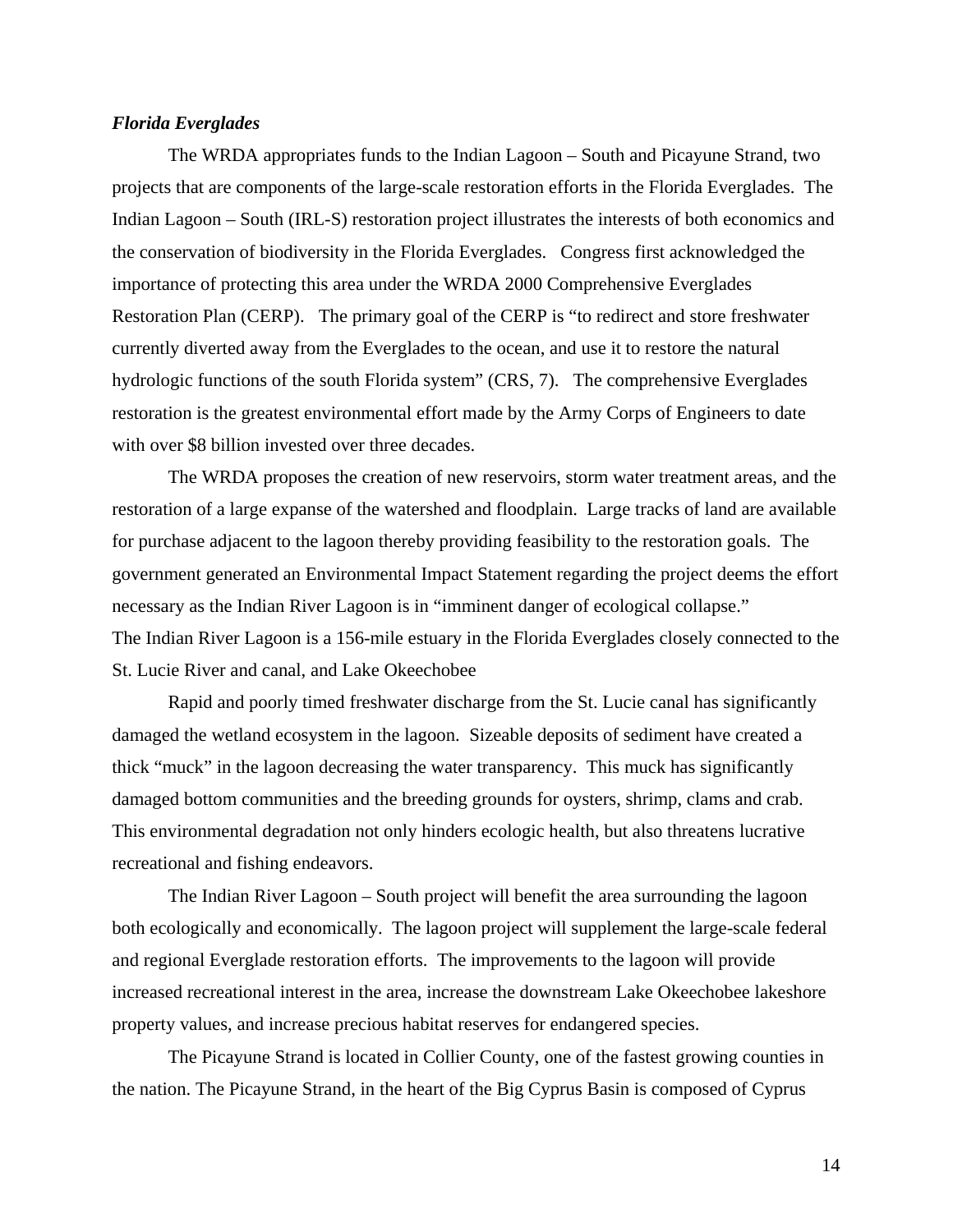trees, wet prairie and subtropical hardwoods. The restoration project outlined in the WRDA of 2006 will retain the hydrology and ecology of over 55,000 acres of wetlands. This project is a specifically clear illustration of the complicated relationship between economics and environmental degradation and improvement.

In the 1940-50s the logging business dominated the area surrounding the Picayune Strand. In the subsequent decade, Floridian developers introduced the nation to the swampland scams. Developers lured people from across the nation to southern Florida attempting to create the nation's largest subdivision. The wetland ecology of the area is incapable of supporting residential development and infrastructure. The federal government intervened and invested \$25 million toward the reacquisition of these inhospitable residential lots. After completing the reacquisition, it is possible to move forward with restoration efforts.

# *The Indian River Lagoon*

The ecosystem has been altered by unnaturally large and poorly timed freshwater discharges arriving from the St. Lucie Canal and other elements of the Central and Southern Florida project of the 1930s. The recommended plan would divert some of the current flow to storage reservoirs as well as to disperse water throughout the ecosystem.

- Acquisition of nearly 93,000 acres of land: In this area, what is not already wetland will be restored, managed, and protected as a wetland to regain some of the natural storage.
- Project to remove 7.7 million cubic yards of "muck" and disposing it elsewhere: This muck is interfering with ecologically beneficial tidal flow, and is largely the result of alteration to the hydrology by canals. It is also expected to improve conditions for benthic (bottom dwelling) marine life in the estuary.

#### *The Picayune Strand*

The proposal for the Picayune Strand is to remove roads, canals, and other infrastructure, and is expected to increase freshwater flows to natural areas, lower freshwater surges to the ocean, and improve water quality. Proposed projects include:

• 38 canal plug projects in the four canals: Intended to benefit the ecosystem by impounding water in order to hydrate marshes that were drying out around them.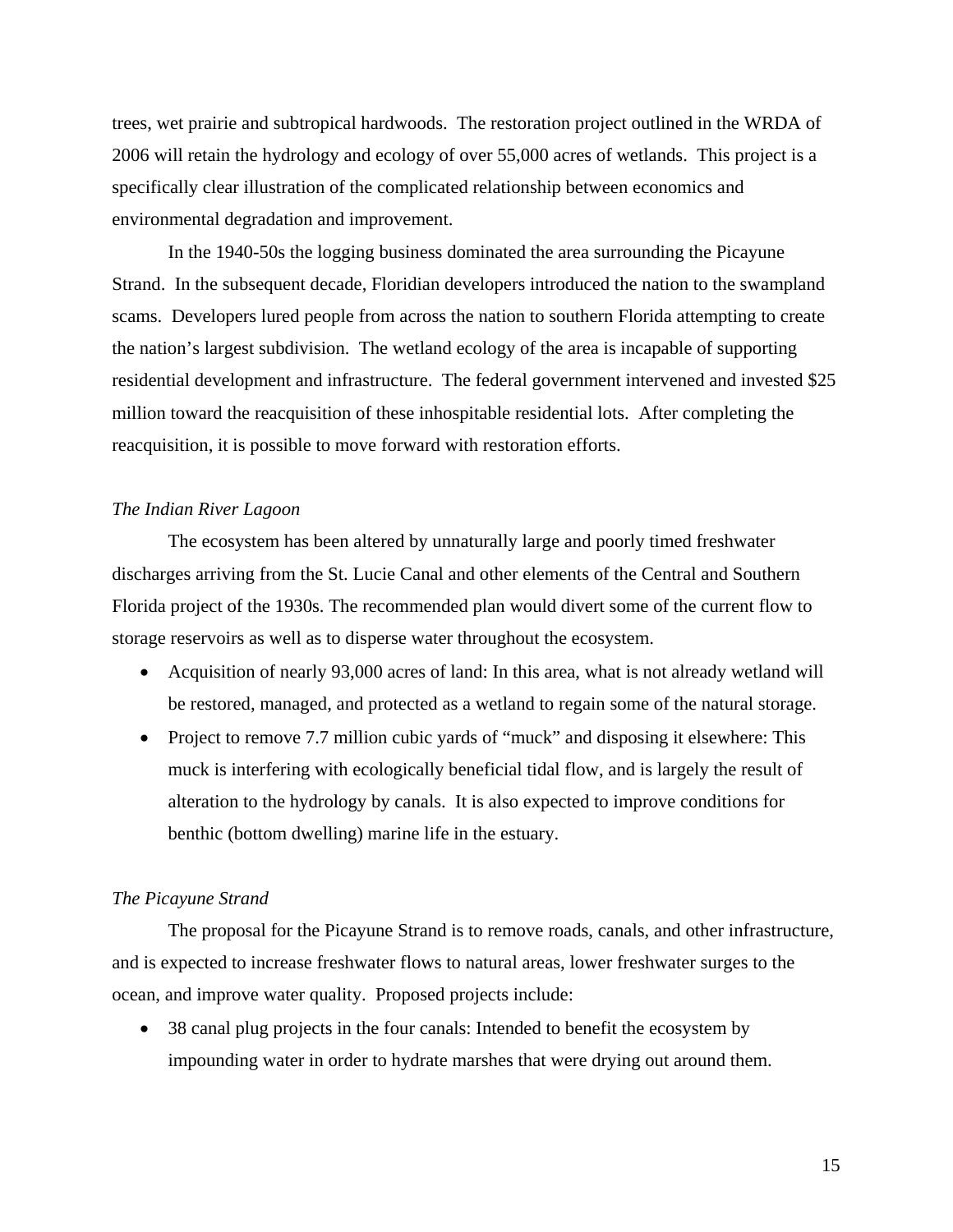- 3 pump station projects: Designated for three canals of the four, and intended to manage water flow, in part, to natural areas to compensate for altered hydrology.
- Numerous levees construction projects: Will protect private property from any adverse flooding, and add ecological advantage by preventing freshwater surges into the ocean.
- Road and culvert demolition: Planned demolition of approximately 227 of the 279 miles of existing roads so that road system would be low enough to allow a more natural "sheet flow" of water to more adequately flow into the Everglades system.
- 9 new culverts project: Intended to provide interior drainage to the levees. The culverts would supplement the bridges and culverts that exist today.

## *Coastal Louisiana*

Finally, the Coastal Louisiana Restoration and Protection Project will invest approximately \$1.1 billion to improve shoreline health. Louisiana is home to forty percent of the nation's coastal wetlands and these areas were been severely degraded, even prior to Hurricane Katrina. Unnatural sedimentation rates, subsequent marsh compositional changes and wetland loss have caused significant ecological degradation. The regular cycle of hurricanes along the coast also cause continual wetland loss and damage. These events have caused specific problems in recent years including vegetation loss, increased salinity, and erosion.

The project outlined in the WRDA aims to "reverse the current trend of coastal ecosystem degradation." Federal agencies, led by the Corps, in coordination with the state developed several versions of plans to slow the rate of loss and restore some of these wetlands. The Corps' feasibility report proposed activities to divert water from the Mississippi River to carry sediments into nearby wetlands, and to help stabilize the coastline. In the diversions, wetlands are expected to eventually reestablish themselves on newly deposited nutrient-rich sediments.

The Louisiana Coastal Restoration Study projects included in this bill are as follows:

• "Mississippi River Gulf Outlet Environmental Restoration": Attempt to mitigate some of the damage caused by the channel (Mississippi River Gulf Outlet) dug in the 1960s, and widely thought to be responsible for the subsequent loss of over 20,000 acres of wetlands.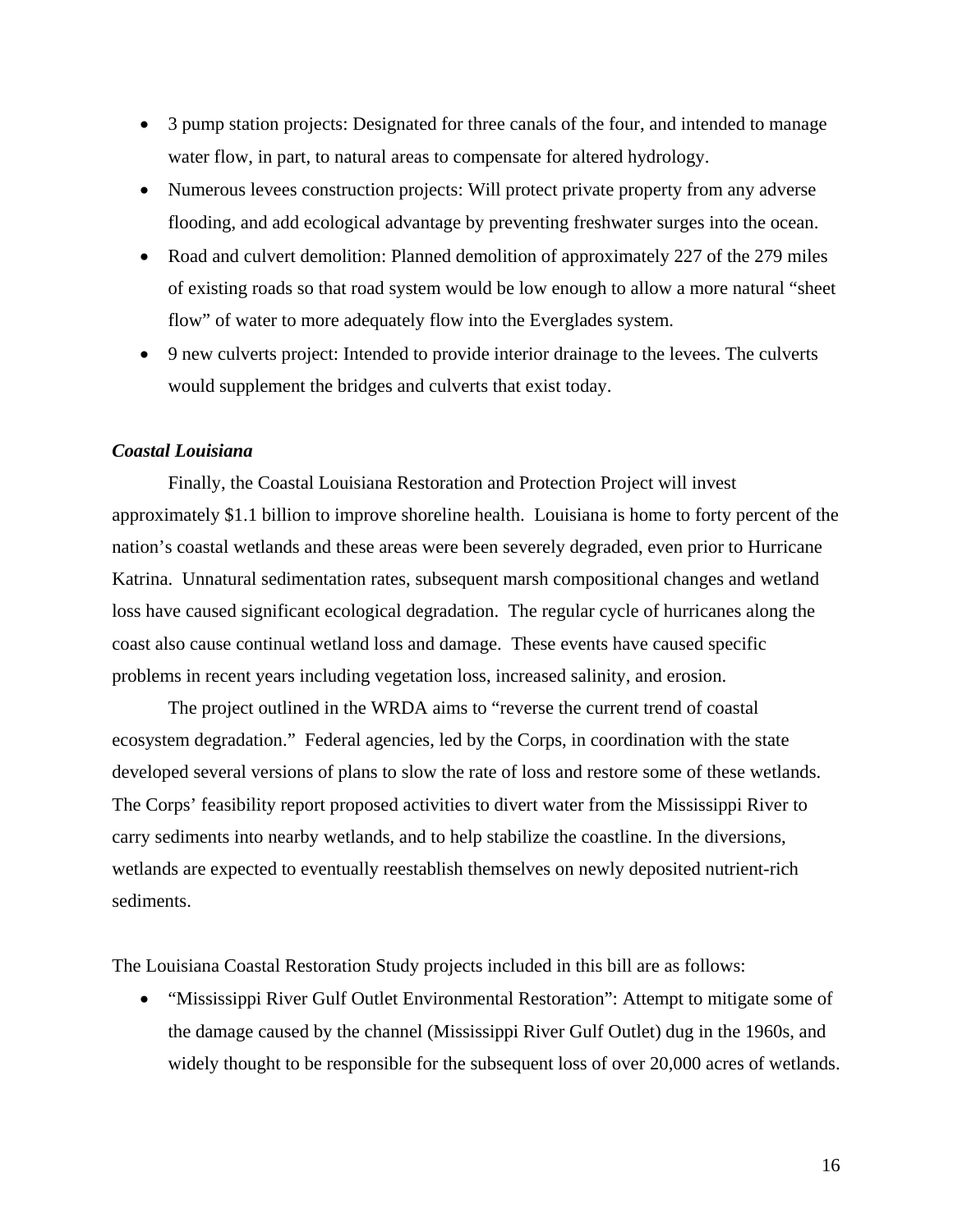The channel is over 2 times the width of when it was first created, and much of these projects would be an attempt to replenish some of that loss along the shore.

- Small Diversion at Hope Canal project: Diverts freshwater into Hope Canal to preserve existing cypress swamps and reduce nutrient loads that contribute to hypoxia in the Mississippi River delta. What is classified as a "small" diversion, between 1,000 and 2,000 cubic feet per second of water, from the Mississippi River would be diverted into the Maurepas Swamp to restore and maintain the health of swamps on the south side of Lake Maurepas.
- Barataria Basin Barrier Shoreline Restoration project: Barrier islands protect the land behind them by diffusing and absorbing the blow of large storms. However, they are often dependent on dune systems or marshes to maintain their integrity, and this project will combine sand replenishment and marsh restoration to attempt to re-create a sustainable barrier island ecosystem.
- Small Bayou Lafourche Reintroduction project: Seeks to divert water from the Mississippi in order to restore natural swamp hydrology (similar to Hope Canal, above).
- Medium Diversion at Myrtle Grove with Dedicated Dredging project: Located at Myrtle Grove, project will divert freshwater to halt land-loss and wetlands-loss. Classified as a "large" diversion project, as much as 15,000 cubic feet per second of Mississippi River water and sediment would be diverted through the West Bank levee into Barataria Bay and dredged sediment would be used to construct wetlands.

The projects highlighted above merely contribute to larger decades-long plans, costing over \$3.5 billion dollars (\$1.58 billion for Upper Mississippi, \$963 million Everglades, \$1.1 billion for Louisiana on average over the next five years). These projects demonstrate an expanded awareness of the federal government of urgency of the implications of wetland loss, and the federal responsibility to use national resources to alleviate some of the damage.

As a general trend, the Corps appears to be merely being forced to alter some of its practices to some benefit of the ecosystem, but not addressing the more pervasive problems that have resulted from past, present, and future projects. No locks or dams are coming down, only being retrofitted. Dredging has not ceased anywhere, but what is dredged will now be pumped to build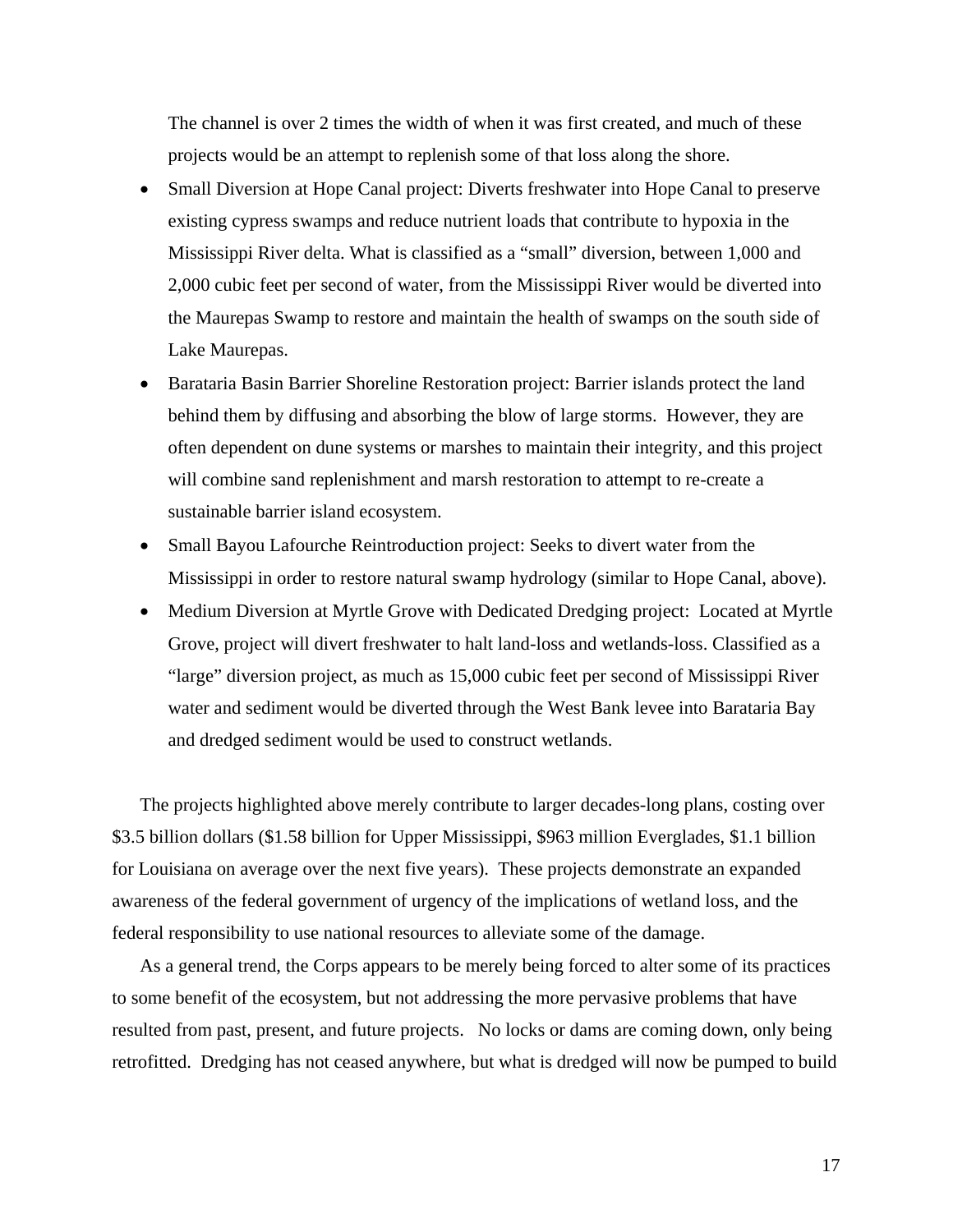marshes and islands somewhere else. Waterways are still being diverted, only some of them now diverted back to areas where they once flowed to encourage swamps and marshes.

In addition, there does not appear to be any indication that this piecemeal approach is based on any priorities. Most of the restoration efforts in the Upper Mississippi and Louisiana appear to be chosen for their feasibility rather than the real positive environmental impact they may make. Currently the Corps uses a "no net loss" policy. This policy allows for the destruction of historical wetlands if replacement wetlands are created elsewhere and are of the same acreage. Finally, many of these projects require the continued intervention of humans in order to function. Many of the water diversions and flow "restorations" are dependent on continued manipulations of the environment. This reduces the benefit of products from these projects when they could apparently be ecosystem services provided for "free" naturally.

## *Conclusion*

Wetland degradation and loss provide critical scientific wetland functions necessary for human health, the wellbeing of wetland habitats, and they provide such vital hydrological services as minimizing the effect of flood waters on our land. This is asserted by the fact that when wetland losses are not mitigated, water quality is harmed, water supplies are strained, flood damages increase, and animal and plant populations and biodiversity suffer.

Proper planning for wetlands restoration and creation efforts requires a comprehensive understanding of the water, soil, and plants and animals in the ecosystem. Chemical effects must also be studied in the event they are introduced to the wetland as pollution runoff or wastewater discharge. Since there are many components to consider and their interrelationships are complex, a solution to one aspect of the problem might be detrimental to another; and thus, scientists need to provide policy makers with the integrated approach of sustainable development.

The examination of the functionality of a deteriorated wetland is processed through two solutions to the problem of wetland loss: restoration and creation. The fundamental controversy is whether or not a man-made wetland ecologically equates to a natural wetland, and if so how to evaluate the success of the project. The US Department of Interior and US Geological Survey have concluded: "It has become apparent that we are lacking basic wetland research techniques that can easily assess: 1) the functions occurring within the wetlands, 2) the role that destroyed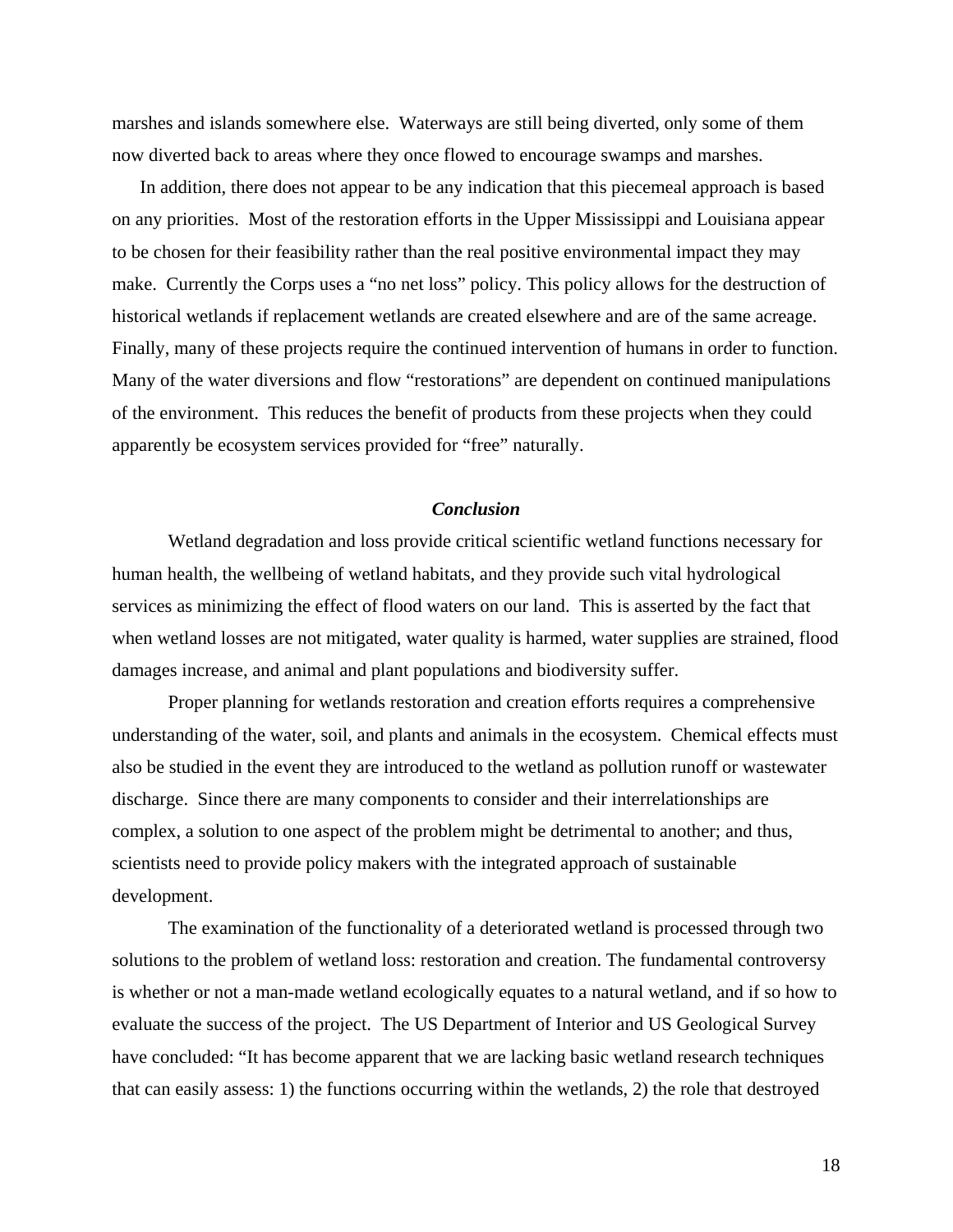wetlands played in the greater watershed/ecosystem health, and 3) the extent to which mitigation wetlands compensate for lost wetland ecosystems. In the midst of the pursuit to create and restore, wetland scientists are becoming aware that the many unknowns make it virtually impossible to provide definitive guidelines for successful wetland assessment and design" [13](#page-19-0)

 Incomplete understanding of wetland function and standardized measurement compound the controversy surrounding the new or restored wetlands' filtering capacity. At the root of the scientific controversy is the fact that "ecologists have yet to produce simple, fast, and cheap measures of functions such as geomorphic adjustment, primary productivity, nutrient cycling, organic matter accumulation, population persistence, predator-prey interactions, resistance to exotic invaders, and sustainability".<sup>14</sup> Once scientists can measure these functions by a standardized method, the controversy over wetland management will diminish, as it will be more possible to monitor success and progress of each project. Ecologists have yet to reach agreement over function measurement, and therefore cannot objectively measure the success of a restored or created wetland in protecting biodiversity.

Although the full functioning of the ecosystem is difficult to measure, some parameters are available to help estimate the health of ecosystem. A few of these include: species diversity, species population size, the presence of riprap and stabilized upland vegetation, low concentrations of pollution in the water and sediments, and the percolation of water through sediments into the water table. However, wetland ecosystems, the land and all the flora and fauna within it, are more than simply the combination of their parts. Monitoring at the ecosystem level is equally important meaning that the interactions between different parameters should be assessed as well as cause and effect relationships between them.

Using historical conditions as a baseline, ideal success is returning the wetland to predisturbed conditions, but other options exist like rehabilitation and replacement. Historical conditions cannot always be regained.<sup>15</sup> Created wetlands may provide definitive success in reducing some of the goal environmental problems, but they cannot be evaluated in terms of total

<u>.</u>

<span id="page-19-1"></span><span id="page-19-0"></span>

<sup>&</sup>lt;sup>13</sup> Zedler, Joy B. "Wetland Mitigation" Ecological Applications, Vol. 6, Issue 1 (1996) pp. 33-37.<br><sup>14</sup> Hunt, Randall J. "Do Created Wetlands Replace the Wetlands that are Destroyed?" US Department of the Interior<br>– US G

<span id="page-19-2"></span> $^{15}$  Interagency Workgroup on Wetland Restoration. "An Introduction and User's Guide to Wetland Restoration, Creation, and Enhancement." March 17, 2006. Available through the EPA website.